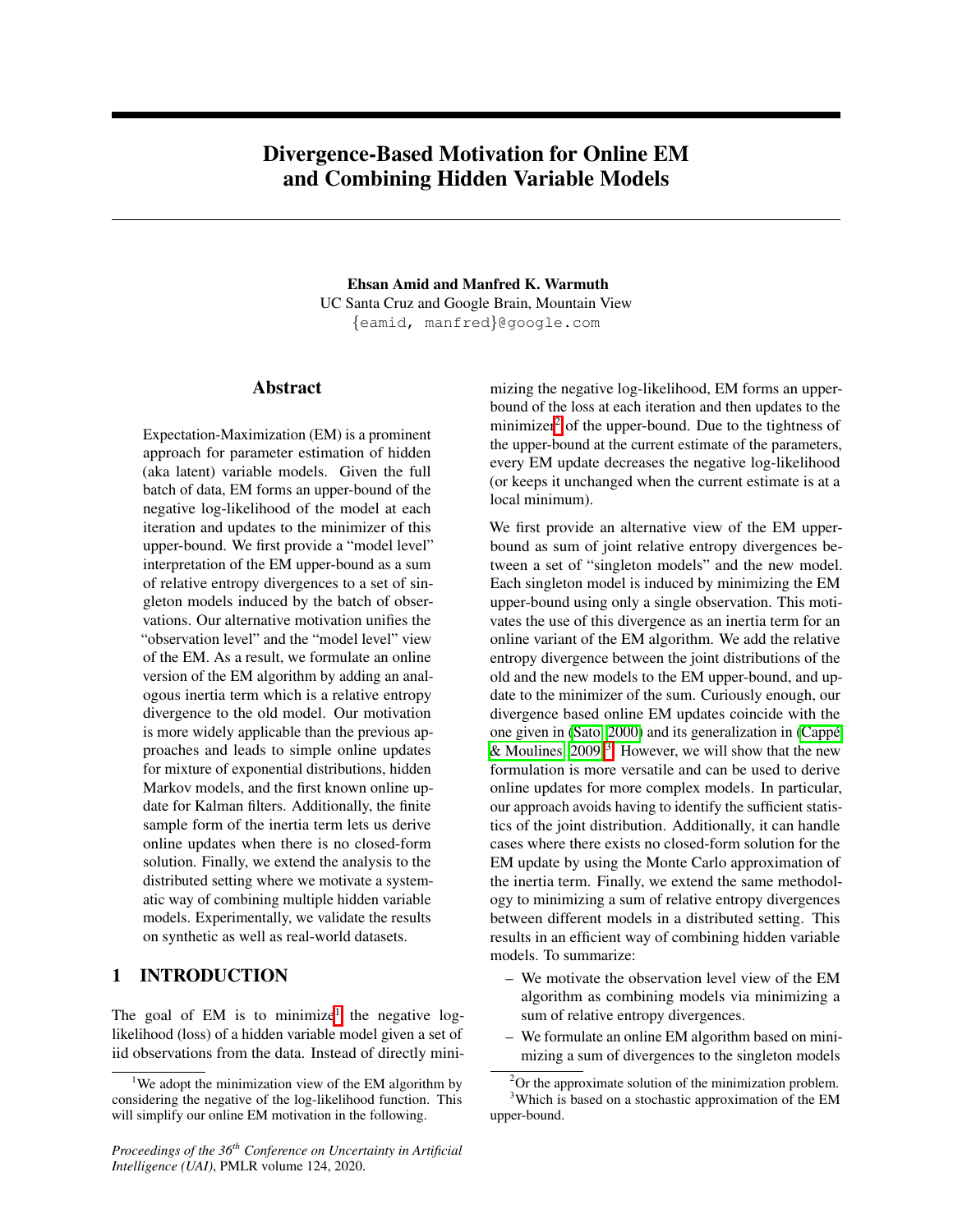(observations) plus a divergence to the old model (inertia term). The new formulation allows an approximate form of the online EM algorithm for cases where the updates do not have a closed-form.

- Using the new formulation, we obtain closed-form updates for mixtures of exponential distributions, hidden Markov models (HMMs), and Kalman filters, and approximate updates for the Compound Dirichlet distribution.
- Most importantly, we develop divergences between hidden variable models and provide a method for combining such models by minimizing convex combinations of divergences.

Here, we only consider models for which the EM upperbound induces a closed-form. We omit extensions where other approximations are used for the upper bound (e.g. variational inference [\(Blei et al., 2017\)](#page-9-2).

Previous work EM is one of the most well-studied algorithms due to its simplicity and monotonic descent property [\(McLachlan & Krishnan, 2008;](#page-9-3) [Do & Batzoglou,](#page-9-4) [2008;](#page-9-4) [Gupta et al., 2011\)](#page-9-5). It was also shown that EM converges to a stationary point of the negative log-likelihood under some mild conditions  $(Wu, 1983)$ . EM is naturally a batch algorithm. Attempts for developing online ver-sions of EM start with the work of [Titterington](#page-9-7) [\(1984\)](#page-9-7), who employs a second order method by approximating the complete data Fisher information matrix. This algorithm has been shown to almost surely converge to a local minimum of the negative log-likelihood (Wang  $&$  Zhao) [2006\)](#page-9-8). However, deriving the updates for this method requires calculating sophisticated derivatives and matrix inversions, making it intractable for more complex models such as HMMs and Kalman filters. We show that our alternative divergence based motivation of the EM algorithm reduces to the work of  $C$ appé & Moulines [\(2009\)](#page-9-1), which substitutes the E-step by a stochastic approximation of the EM upper-bound while keeping the M-step unchanged. Cappé  $&$  Moulines [\(2009\)](#page-9-1) showed that for models where the complete data likelihood belongs to an exponential family, the updates correspond to stochastic approximations of sufficient statistics. While this is intuitive, identifying the complete data sufficient statistic for more complex models becomes infeasible in practice. In contrast, our new formulation provides several advantages. First, we avoid characterizing the sufficient statistics by directly forming the inertia term between the current model and the updates. As a result, we can easily derive online EM updates for more complex models such as HMMs and Kalman filters. Additionally, we can apply the approximate form of the inertia term for problems where the minimization of the EM upper-bound does not have a closed-form solution. Finally, the methodology of minimizing sum of divergences between hidden variable models leads to a natural way of combining multiple hidden variable models in a distributed settings.

Previous online EM algorithms for learning exponential family models have been mainly based on gradient ascent methods, or heuristic approaches for maximizing the likelihood or updating the sufficient statistics. Therefore, the resulting updates are commonly unstable and require careful tuning of the parameters. Generally, these updates also lack performance guarantees. Specifically, online methods have been developed for mixtures of exponential distributions [\(Neal & Hinton, 1998;](#page-9-9) [Singer & Warmuth,](#page-9-10) [1999\)](#page-9-10) and for online (aka block-wise) learning of HMMs [\(Baldi & Chauvin, 1994;](#page-9-11) [Singer & Warmuth, 1997;](#page-9-12) Cappé [et al., 1998;](#page-9-13) [Mizuno et al., 2000\)](#page-9-14). Also, inline (aka symbol-based) methods have been proposed for learn-ing HMMs [\(Krishnamurthy & Moore, 1993;](#page-9-15) [Collings](#page-9-16) [et al., 1994;](#page-9-16) [LeGland & Mevel, 1997;](#page-9-17) [Garg & Warmuth,](#page-9-18) [2003;](#page-9-18) [Florez-Larrahondo et al., 2005;](#page-9-19) [Mongillo & Den](#page-9-20)[eve, 2008;](#page-9-20) Cappé, 2011; [Kontorovich et al., 2013\)](#page-9-22). Our method falls into the category of block-wise updates for HMMs. To the best of our knowledge, no online updates were known for Kalman filters; all earlier training methods were based on either the batch EM algorithm via Kalman smoothing or inline updates via Kalman filtering [\(Ghahramani & Hinton, 1996\)](#page-9-23).

# 2 BATCH EM MOTIVATION

Given a set of iid samples  $V = \{v_n\}_{n=1}^N$  from an underlying data distribution  $p_d(v)$ , the EM algorithm seeks to minimize the *negative log-likelihood* (as the loss)

$$
\mathcal{L}(\widetilde{\Theta}|\,\mathcal{V}) = -\frac{1}{N} \sum_{n} \log \frac{p(v_n|\,\widetilde{\Theta})}{\int_h p(h,v_n|\,\widetilde{\Theta})},
$$

wrt the parameters  $\widetilde{\Theta}$ . Here,  $v_n$  is the *n*-th observation of some visible variable and *h* denotes the hidden variable. The above minimization problem, which involves logs of integrals (or sums in the discrete case) is typically non-convex and difficult to solve in practice. Adding a divergence to a loss can simplify the minimization. Batch EM employs the following *upper-bound* of the loss:

<span id="page-1-0"></span>
$$
U_{\Theta}(\widetilde{\Theta}|\mathcal{V}) := -1/N \sum_{n} \log \int_{h} p(h, v_{n}|\widetilde{\Theta})
$$
  
+  $1/N \sum_{n} \int_{h} p(h|v_{n}, \Theta) \log \frac{p(h|v_{n}, \Theta)}{p(h|v_{n}, \widetilde{\Theta})}$   
=  $-1/N \sum_{n} \mathbb{E}_{p(h|v_{n}, \Theta)} \left[ \log p(h, v_{n}|\widetilde{\Theta}) \right]$   
 $-1/N \sum_{n} \mathbb{H}_{\Theta_{n}}(H|v_{n}),$  (1)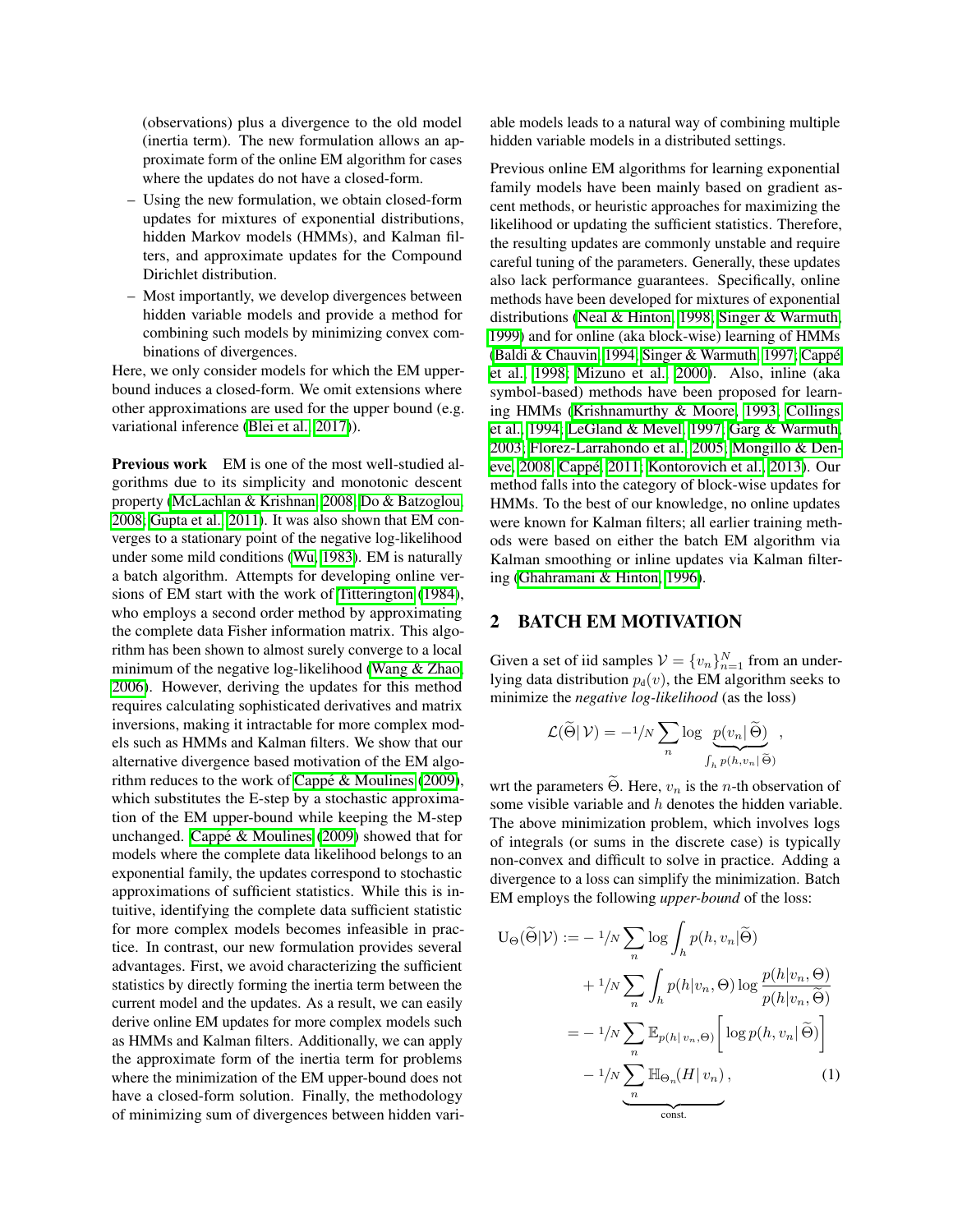where  $\Theta$  denotes the current set of parameters and  $\mathbb{H}_{\Theta_n}(H|v_n) := -\int_h p(h|v_n, \Theta) \log p(h|v_n, \Theta)$  is the conditional *differential entropy* of *H| vn*. Batch EM algorithm proceeds by forming the upper-bound by calculating the posteriors  $p(h|v_n, \Theta)$  based on the current estimate  $\Theta$  (the E-step) and then minimizing  $\Pi$  wrt  $\Theta$ and updating  $\Theta$  to the solution (the M-step). Minimizing the upper-bound is easier than minimizing the negative log-likelihood directly because logs of integrals are now replaced by logs of joints. Since the upper-bound is tight, i.e.  $U_{\Theta}(\Theta|\mathcal{V}) = \mathcal{L}(\Theta|\mathcal{V})$ , a decrement in the value of upper-bound amounts to a reduction in the negative log-likelihood, that is,  $U_{\Theta}(\Theta^{\text{new}}|\mathcal{V}) < U_{\Theta}(\Theta|\mathcal{V}) \Rightarrow$  $\mathcal{L}(\Theta^{\text{new}} | \mathcal{V}) < \mathcal{L}(\Theta | \mathcal{V}).$ 

We now rewrite the upper-bound as a sum of relative entropy divergences to a set of singleton models. Given the current model estimate  $\Theta$ , let

<span id="page-2-1"></span>
$$
p(h, v | \Theta_n) \coloneqq \delta_{v_n}(v) \, p(h | v, \Theta), \tag{2}
$$

where  $\delta_{v_n}(v)$  is the *Dirac measure* centered at  $v_n$ . Note that  $\Theta_n$  is an estimate of the model that minimizes the upper-bound  $\Pi$  at  $\Theta$  using a single observation  $v_n$ . Now the *relative entropy divergence* between the models  $\Theta_n$ and  $\Theta$  becomes

$$
D_{RE}(\Theta_n, \widetilde{\Theta}) := \int_{h,v} p(v, h | \Theta_n) \log \frac{p(v, h | \Theta_n)}{p(v, h | \widetilde{\Theta})}
$$
  
= 
$$
-\mathbb{H}_{\Theta_n}(H, V) - \int_{h,v} p(h, v | \Theta_n) \log p(h, v | \widetilde{\Theta})
$$
  
= 
$$
-\underbrace{\mathbb{H}_{\Theta_n}(H, V)}_{\text{const.}} - \mathbb{E}_{p(h | v_n, \Theta)} \left[ \log p(h, v_n | \widetilde{\Theta}) \right].
$$
 (3)

where  $\mathbb{H}_{\Theta_n}(H, V) \coloneqq - \int_{h,v} p(h, v | \Theta_n) \log p(h, v | \Theta_n)$ is the joint differential entropy of *H* and *V* . Note that  $\mathbb{H}_{\Theta_n}(H, V) = \mathbb{H}_{\Theta_n}(V) + \mathbb{H}_{\Theta_n}(H|V)$ . Thus, the *n*-th term in the EM upper-bound  $\Box$  has the exact same form as  $(3)$  minus the  $\mathbb{H}_{\Theta_n}(V)$  term. Although this term is unbounded for the singleton distribution in  $\overline{2}$ , it acts a constant wrt  $\Theta$  and can be omitted from the upperbound. Thus, one step of the EM algorithm can be seen as minimizing sum of the relative entropy divergences  $(3)$ to the singleton distributions  $(2)$ , that is,

$$
U_{\Theta}(\widetilde{\Theta}|\mathcal{V}) = \frac{1}{N} \sum_{n} D_{RE}(\Theta_n, \widetilde{\Theta}) + \frac{1}{N} \underbrace{\sum_{n} \mathbb{H}_{\Theta_n}(V)}_{\text{const.}}.
$$

# 3 ONLINE EM MOTIVATION

EM is naturally a batch algorithm and requires the full set of observations to carry out each iteration. On the other hand, online algorithms only receive one example (or a

small batch  $V^t$ ) at every iteration *t*. The updates minimize the loss of the given batch (in our case an upper-bound of the loss) plus an *inertia* term (a second divergence) that ensures that the updates remain close to the current estimates  $\Theta^t$ . From the model view of the EM upperbound in  $(3)$ , it is natural to choose the inertia term in the same form, i.e. a relative entropy divergence to the current model  $\Theta^t$ . Thus, the online update minimizes

<span id="page-2-2"></span>
$$
\Theta^{t+1} = \underset{\widetilde{\Theta}}{\arg\min} \left\{ \underbrace{U_{\Theta^t}(\widetilde{\Theta}|\mathcal{V}^t)}_{\text{loss}} + \frac{1}{\eta^t} \underbrace{D_{\text{RE}}(\Theta^t, \widetilde{\Theta})}_{\text{inertia}} \right\}, \quad (4)
$$

where  $\Theta^t$  and  $V^t$  are the parameters and the given batch of observations at round *t*, respectively. Based on our discussion in the previous section, update  $\overline{4}$  corresponds to combining  $|\mathcal{V}^t| + 1$  models, therefore is guaranteed to have the same form as a batch EM update. The parameter  $\eta^t$  can be seen as a *learning rate* which controls the extent that the parameters are affected by the new observations. Note that  $\eta^t \to \infty$  recovers the vanilla EM algorithm on the batch  $V^t$  while  $\eta^t \to 0$  keeps the parameters unchanged. Moreover, following the tightness of the upper-bound, the objective of  $\overline{A}$  is equal to  $\mathcal{L}(\Theta^t | \mathcal{V}^t)$  at  $\widetilde{\Theta} = \Theta^t$ . Thus, every step of the online EM algorithm decreases the negative log-likelihood of the model over the batch  $V^t$ .

A few remarks are in order. The objective  $\left(\frac{4}{9}\right)$  is equal to the objective function of the online EM algorithm of Cappé & Moulines  $(2009)$  up to additive constant terms wrt  $\Theta$ .

<span id="page-2-0"></span>Theorem 1. *The objective function in* [\(4\)](#page-2-2) *is equal to the objective function of the online EM algorithm of [Cappe´](#page-9-1)*  $\frac{1}{2}$ *[& Moulines](#page-9-1)* [\(2009\)](#page-9-1) up to additive constant terms wrt  $\Theta$ .

#### The proof is given in Appendix [A.](#page-0-3)

The formulation in  $(Cappé & Moulines, 2009)$  is specifically applied to models where the complete data likelihood belongs to an exponential family and the updates are shown to reduce to stochastic approximation of the sufficient statistics. While their approach is applicable to simpler models such as mixture of Poisson, identifying the sufficient statistics immediately becomes tedious for more complex models such as HMMs and Kalman filters. As a result, the corresponding updates for these models had not been discovered. Moreover, the decrement of the negative log-likelihood over the current observation  $V^t$  is not evident in their formulation.

Corollary 2. *Under mild assumptions on the parameter space of the exponential family model and using a decaying learning rate*  $0 < \eta^t < 1$ ,  $\sum_{t=1}^{\infty} \eta^t = \infty$  and  $\sum_{t=1}^{\infty} \eta^t < \infty$ , the update  $\overline{A}$  almost surely converges  $\sum_{t=1}^{\infty} \eta^t < \infty$ , the update  $\Box$  *almost surely converges to a stationary point that maximizes the expected loglikelihood wrt the data distribution.*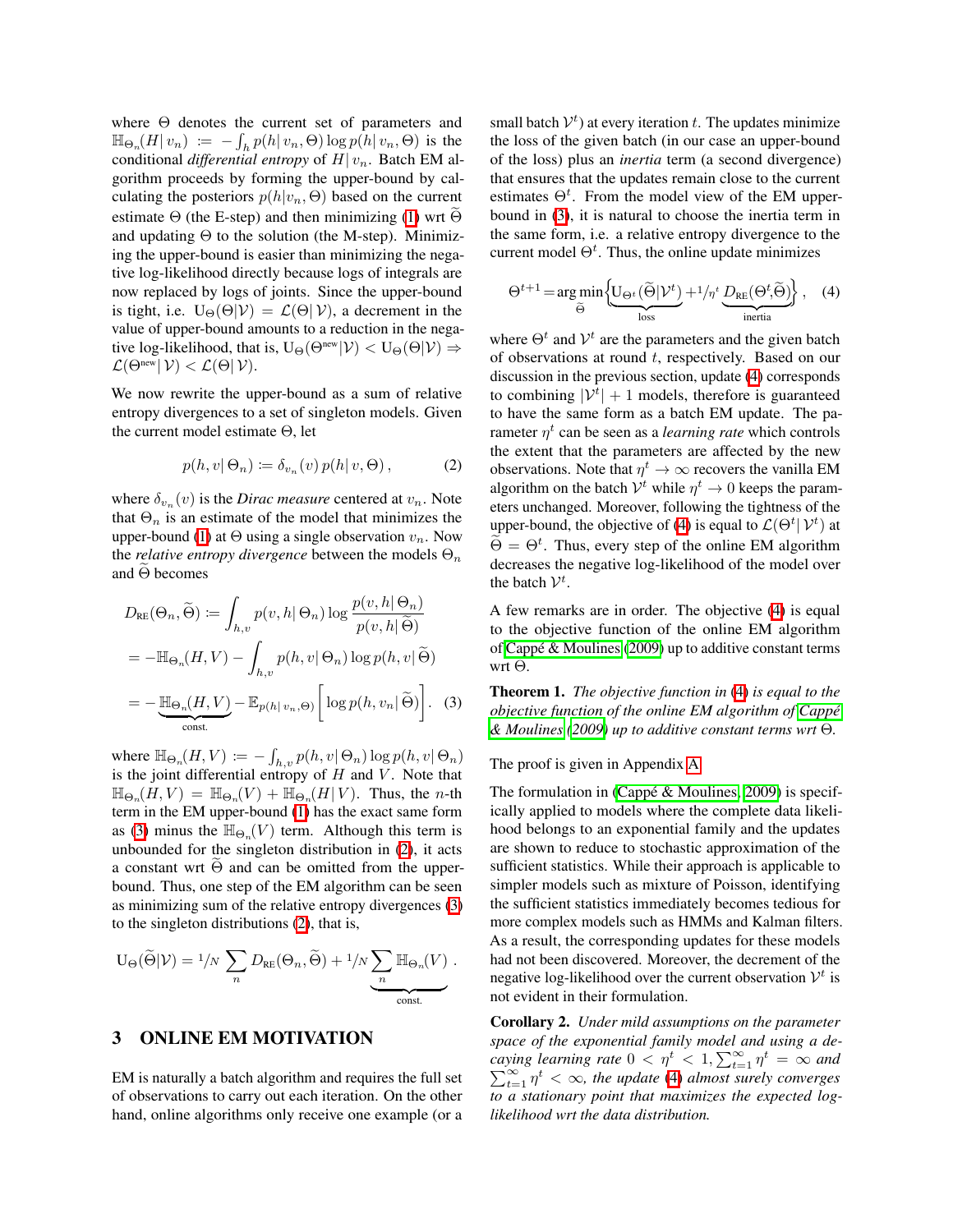#### 3.1 NATURAL GRADIENT APPROXIMATION

For small  $d\Theta := \Theta - \Theta^t$ , the inertia term can be approximated as

<span id="page-3-0"></span>
$$
D_{\text{RE}}(\Theta^t, \widetilde{\Theta}) \approx 1/2 \,\mathrm{d}\widetilde{\Theta}^\top \, I_{\text{F}}(\Theta^t) \,\mathrm{d}\widetilde{\Theta} \,, \tag{5}
$$

where  $I_F(\Theta^t) = -\mathbb{E}_{p(h,v|\Theta^t)} \left[ \nabla^2 \log p(h,v|\Theta^t) \right]$  is the *Fisher information matrix.* Using  $(5)$ , the update  $(4)$  can be approximated as

$$
\Theta^{t+1} \approx \Theta^t - I_{\mathcal{F}}^{-1}(\Theta^t) \, \nabla U_{\Theta^t}(\Theta^t | \mathcal{V}^t),
$$

which is called the natural gradient update [\(Amari](#page-9-24) [& Nagaoka, 2007\)](#page-9-24) and resembles the gradient-based updates for EM proposed in [\(McLachlan & Krish-](#page-9-3) $\text{man}$ , 2008) where the *observed Fisher*  $I_0(\Theta^t)$  =  $\overline{-\mathbb{E}}_{p(v|\Theta^t)}[\nabla^2 \log p(v|\Theta^t)]$  is used in place of  $I_F(\Theta^t)$ . Using the equality,

$$
\nabla U_{\Theta^t}(\Theta^t | \mathcal{V}^t)
$$
  
=  $-1/N \sum_n \mathbb{E}_{p(h|v_n, \Theta^t)} \left[ \frac{\nabla p(h, v_n | \Theta^t)}{p(h, v_n | \Theta^t)} \right]$   
=  $-1/N \sum_n \int_h \frac{\nabla p(h, v_n | \Theta^t)}{p(v_n | \Theta^t)} = \nabla \mathcal{L}(\mathcal{V}^t | \Theta^t),$ 

we have,

$$
\Theta^{t+1} \approx \Theta^t - I_{\mathcal{F}}^{-1}(\Theta^t) \, \nabla \mathcal{L}(\mathcal{V}^t | \, \Theta^t) \, .
$$

This connection was also observed in [\(Sato, 2000\)](#page-9-0) and the extension of this work in  $(Cappé & Moulines, 2009)$ .

### 3.2 FINITE-SAMPLE APPROXIMATION

In cases where  $D_{RE}(\Theta^t, \tilde{\Theta})$  does not yield a closed-form, an approximate inertia term can be obtained via a finite number of samples as

$$
D_{RE}(\Theta^{t}, \widetilde{\Theta})
$$
\n
$$
= \mathbb{E}_{p(v|\Theta^{t})} \left[ \mathbb{E}_{p(h|v,\Theta^{t})} \left[ \log \frac{p(h,v|\Theta^{t})}{p(h,v|\widetilde{\Theta})} \right] \right]
$$
\n
$$
\approx -\frac{1}{N'} \sum_{n'} \mathbb{E}_{p(h|v_{n'},\widetilde{\Theta})} \left[ \log p(v_{n'}, h|\widetilde{\Theta}) \right] + \text{const.}
$$
\n
$$
U_{\Theta^{t}}(\widetilde{\Theta}|V') + \text{const.}
$$
\n(6)

where the samples  $V' = \{v_{n'}\}_{n'=1}^{N'}$  are drawn from the distribution  $p(v | \Theta^t)$ , not the data distribution  $p_d(v)$ . Thus the samples  $V'$  may be seen as *pseudo-observations* that encourage the solution to remain close to the current model parameters  $\Theta^t$ . We will use this sampled form of the inertia term to derive updates for the compound Dirichlet model. The sampled form is also similar to the update given in  $(Neal & Hinton, 1998)$ . However, in their formulation,  $V'$  is replaced with  $V - \{v_i\}$  where  $v_i$  is a random sample from  $V$  and the upper-bound is formed at  $\Theta^{(t-1)}$  instead of  $\Theta^t$ .

# 4 UPDATES WITH CLOSED-FORM

The objective is easier to minimize when it reduces to a linear combination of negative log-likelihoods of exponential family distributions which includes mixtures of exponential families, HMMs and Kalman Filters. Note that the latter two cases are already hard to handle with the methodology of  $C$ appé  $\&$  Moulines [\(2009\)](#page-9-1). We start with a brief background material. The *exponential family* [\(Wainwright et al., 2008\)](#page-9-25) with vector of *sufficient statistics*  $\phi(x)$  and *natural parameter*  $\theta$ is defined as  $p_G(x|\theta) = \exp(\theta \cdot \phi(x) - G(\theta))$ , where  $G(\theta) = \log \int_x \exp(\theta \cdot \phi(x))$  is called the *log partition function*, which ensures that  $p_G(x|\theta)$  integrates to one. The expectation parameter  $\mu = g(\theta) = \int_x \phi(x) p_G(x|\theta)$ is the *dual* [\(Hiriart-Urruty & Lemarchal, 2001\)](#page-9-26) of the natural parameter  $\theta$  where  $g(\theta) := \nabla G(\theta)$ . The duality implies  $\theta = g^*(\mu) = g^{-1}(\mu)$  where  $g^*(\mu) := \nabla G^*(\mu)$ and  $G^*(\mu) = \sup_{\theta} {\{\mu \cdot \theta' - G(\theta')\}}$  is the *convex conjugate* of *G*. It is easy to show that  $G(\theta)$  is a convex function. In fact, the relative entropy divergence between two exponential distributions (of the same form) with parameters  $\theta$  and  $\theta$  yields

$$
\int_x p_G(x|\theta) \log \frac{p_G(x|\theta)}{p_G(x|\tilde{\theta})} = D_G(\tilde{\theta}, \theta) = D_{G^*}(\mu, \tilde{\mu}),
$$

where  $D_G(\tilde{\theta}, \theta) = G(\tilde{\theta}) - G(\theta) - g(\theta) \cdot (\tilde{\theta} - \theta)$ , is the *Bregman divergence* [\(Bregman, 1967\)](#page-9-27) induced by the convex function  $G(\cdot)$  and  $\frac{\partial}{\partial \theta} D_G(\tilde{\theta}, \theta) = g(\tilde{\theta}) - \theta$  $g(\theta)$ . The following lemma will be useful for deriving the updates. For more details, see Appendix [B.](#page-0-4)

<span id="page-3-1"></span>**Lemma 3.** For  $\{\alpha_m\}_{m=1}^M$  s.t.  $\alpha_m \in \mathbb{R}_+$  and  $\sum_m \alpha_m > 0$ ,

$$
\theta_{\text{opt}} = \underset{\tilde{\theta}}{\arg \min} \sum_{m} \alpha_m \left( G(\tilde{\theta}) - \tilde{\theta} \cdot \mu_m \right)
$$

$$
= g^{-1} \left( \frac{\sum_{m} \alpha_m \mu_m}{\sum_{m} \alpha_m} \right),
$$
  
i.e. 
$$
\mu_{\text{opt}} = \frac{\sum_{m} \alpha_m \mu_m}{\sum_{m} \alpha_m}.
$$

#### 4.1 MIXTURE OF EXPONENTIAL FAMILY

In a *k*-mixture of exponential family, model  $h \in [k]$  is chosen according to the probability  $\omega_h := p(h | \Theta)$  and the observation is drawn from the corresponding distribu- $\text{tion } P(v|h, \Theta) = p_G(v|\theta_h) = \exp(\theta_h \cdot \phi(v) - G(\theta_h)),$ which belongs to an exponential family. Thus, the model parameters are  $\Theta = {\{\omega_h, \mu_h(\theta_h)\}_h}$ . The joint distribution becomes

$$
p(v, h | \Theta) = \omega_h \exp(\theta_h \cdot \phi(v) - G(\theta_h)),
$$

while the marginal is simply a sum over all models,

$$
p(v | \Theta) = \sum_{h} \omega_h \exp(\theta_h \cdot \phi(v) - G(\theta_h)).
$$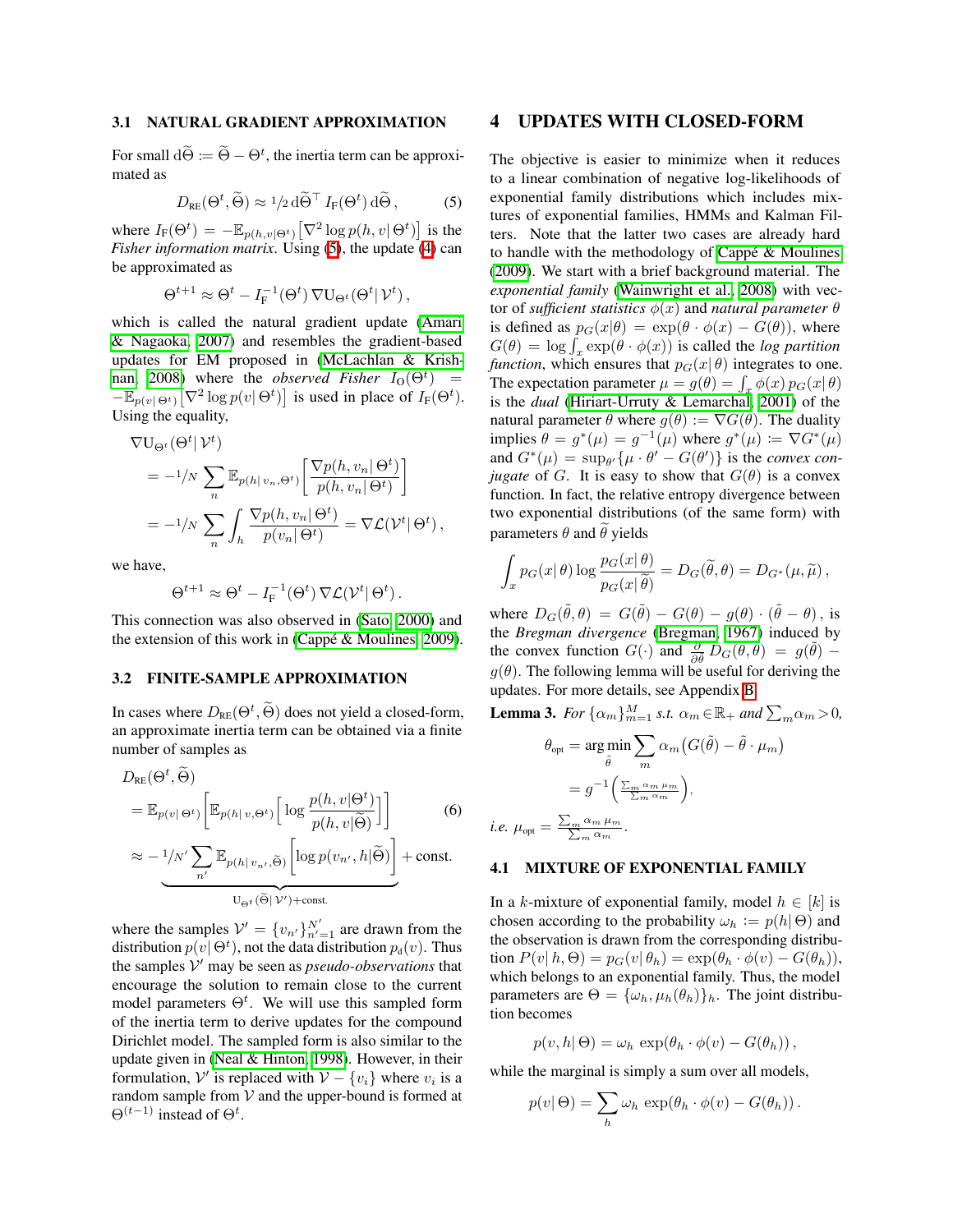The EM upper-bound can be formed using the posterior distributions of each observation  $v_n$ , that is,

$$
U_{\Theta}(\widetilde{\Theta}|\mathcal{V})\n\cong -1/N \sum_{n} \sum_{h} \gamma_{n,h} \Big( \log \widetilde{\omega}_h + \big( G(\widetilde{\theta}_h) - \widetilde{\theta}_h \cdot \phi(v_n) \big) \Big),
$$

where  $\cong$  means equal up to constants. The posteriors  $\gamma_{n,h}$ are calculated as

$$
\gamma_{n,h} = \frac{\omega_h \exp(\theta_h \cdot \phi(v_n) - G(\theta_h))}{\sum_{h'} \omega_{h'} \exp(\theta_{h'} \cdot \phi(v_n) - G(\theta_{h'}))}.
$$

The inertia term for the online EM algorithm becomes

$$
D_{RE}(\Theta, \widetilde{\Theta}) = \sum_{h} \int_{v} \omega_h p_G(v|\theta_h) \log \frac{\omega_h p_G(v|\theta_h)}{\widetilde{\omega}_h p_G(v|\widetilde{\theta}_h)}
$$
  
= 
$$
\sum_{h} \omega_h \log \frac{\omega_h}{\widetilde{\omega}_h} + \sum_{h} \omega_h \underbrace{\int_{v} p_G(v|\theta_h) \log \frac{p_G(v|\theta_h)}{p_G(v|\widetilde{\theta}_h)}}_{D_G(\widetilde{\theta}_h, \theta_h)}.
$$

Combining the inertia term with the upper-bound and applying Lemma  $\overline{3}$ , we have

$$
\omega_h^{\text{new}} = \frac{1/n \omega_h + 1/N \sum_n \gamma_{n,h}}{1/n + 1},\tag{7}
$$

$$
\mu_h^{\text{new}} = \frac{1/\eta \omega_h \mu_h + 1/N \sum_n \gamma_{n,h} \phi(v_n)}{1/\eta \omega_h + 1/N \sum_n \gamma_{n,h}}.
$$
 (8)

#### 4.2 HIDDEN MARKOV MODELS

A Hidden Markov Model (HMM) [\(Rabiner, 1989\)](#page-9-28) consists of an underlying finite-state (hidden) Markov chain with probability of transitioning from state  $h$  to  $h'$  equal to  $a_{h,h'} := P(h|h', \Theta)$  and an initial state probability equal to  $\pi_{h_1} := P(h_1 | \Theta)$ . At every round, the model makes a transition to a new state according to the state transition probabilities, and given the new state *h*, generates an observation according to the state emission probability  $P(v|h, \Theta)$ . We make the assumption that the state emission probabilities are members of an exponential family, that is,  $P(v|h, \Theta) = P_G(v|\theta_h)$ . Thus, the model parameters are  $\Theta = {\pi_h, {\{a_{h,h'}\}_h, \mu_h(\theta_h)\}_h}$ . The joint distribution of the model can be written as

$$
P(v, h | \Theta) = \prod_{t=1}^{T} a_{h_{t-1}, h_t} P_G(v_t | \theta_{h_t}),
$$

in which, we define  $a_{h_0,h_1} := \pi_{h_1}$ . The marginal can be obtained by summing over all the possible hidden states:

$$
P(v | \Theta) = \sum_{h_1, ..., h_T} \prod_{t=1}^T a_{h_{t-1}, h_t} P_G(v_t | \theta_{h_t}).
$$

Ignoring constant terms, the EM upper-bound can be written as

$$
U_{\Theta}(\widetilde{\Theta}|\mathcal{V}) \cong \frac{1}{N} \sum_{n} \Big( \sum_{h} \gamma_{h}^{n,1} \log \frac{\gamma_{h_1}^{n}}{\widetilde{\pi}_{h_1}} + \sum_{t=1}^{T-1} \sum_{h,h'} \gamma_{h,h'}^{n,t} \log \frac{\gamma_{h,h'}^{n,t}}{\widetilde{a}_{hh'}} + \sum_{t=1}^{T} \sum_{h} \gamma_{h}^{n,t} \left( G(\widetilde{\theta}_{h_t}) - \phi(v_{nt}) \cdot \widetilde{\theta}_{h_t} \right) \Big).
$$

The state posteriors are found using the Baum-Welch algorithm by performing a forward-backward pass [\(Rabiner,](#page-9-28) [1989\)](#page-9-28). We define

$$
\gamma_{h}^{n,t} := P(h_{n,t} = h | v_n, \Theta),
$$
  

$$
\gamma_{h,h'}^{n,t} := P(h_{n,t+1} = h', h_{n,t} = h | v_n, \Theta),
$$

where  $h_{n,t}$  is the state at round  $t$  for the sample  $n$ . The inertia term can be written as

$$
D_{RE}(\Theta, \widetilde{\Theta}) = \sum_{h} \pi_h \log \frac{\pi_h}{\widetilde{\pi}_h} + \sum_{h} u_h \sum_{h'} a_{h,h'} \log \frac{a_{h,h'}}{\widetilde{a}_{h,h'}}
$$

$$
+ \sum_{h} u_h D_G(\widetilde{\theta}_h, \theta_h),
$$

where  $u_h = \sum_{t=1}^{\infty} \delta_h^t$ , with  $\delta_h^1 = \pi_h$ , and  $\delta_{h'}^{t+1} =$  $\sum_h \delta_h^t a_{h,h'}$ . That is,  $u_h$  is the *expected usage* of state *h*. Note that the usage  $u_h$  is not finite in general and should be instead approximated by a finite length sequence. However, for the class of *absorbing* HMMs, we can calculate the usages in the exact form. More specifically, the transition matrix  $A = [a_{h,h'}]$  of an absorbing HMM with *r* absorbing states has the following form

$$
A=\left[\begin{array}{cc} Q & R \\ 0 & I_r \end{array}\right]\,,
$$

where the *Q* entails the transition probabilities from a transient state to another while *R* describes the transition probabilities of from transient states to absorbing states.  $I_r$  is an identity matrix which describes the transitions from each absorbing state back to itself. The expected usages of the transient states can be calculated as

$$
u^{\top} = \pi^{\top} + \pi^{\top} Q + \pi^{\top} Q^2 + \ldots = \pi^{\top} (I - Q)^{-1}.
$$

Additionally, note that for an absorbing state *h*, we always have  $\sum_{h'} a_{h,h'} \log \frac{a_{h,h'}}{a_{h,h'}} = 0$ . Therefore, the corresponding terms can be omitted from the inertia term.

Combining the EM upper-bound and the inertia term and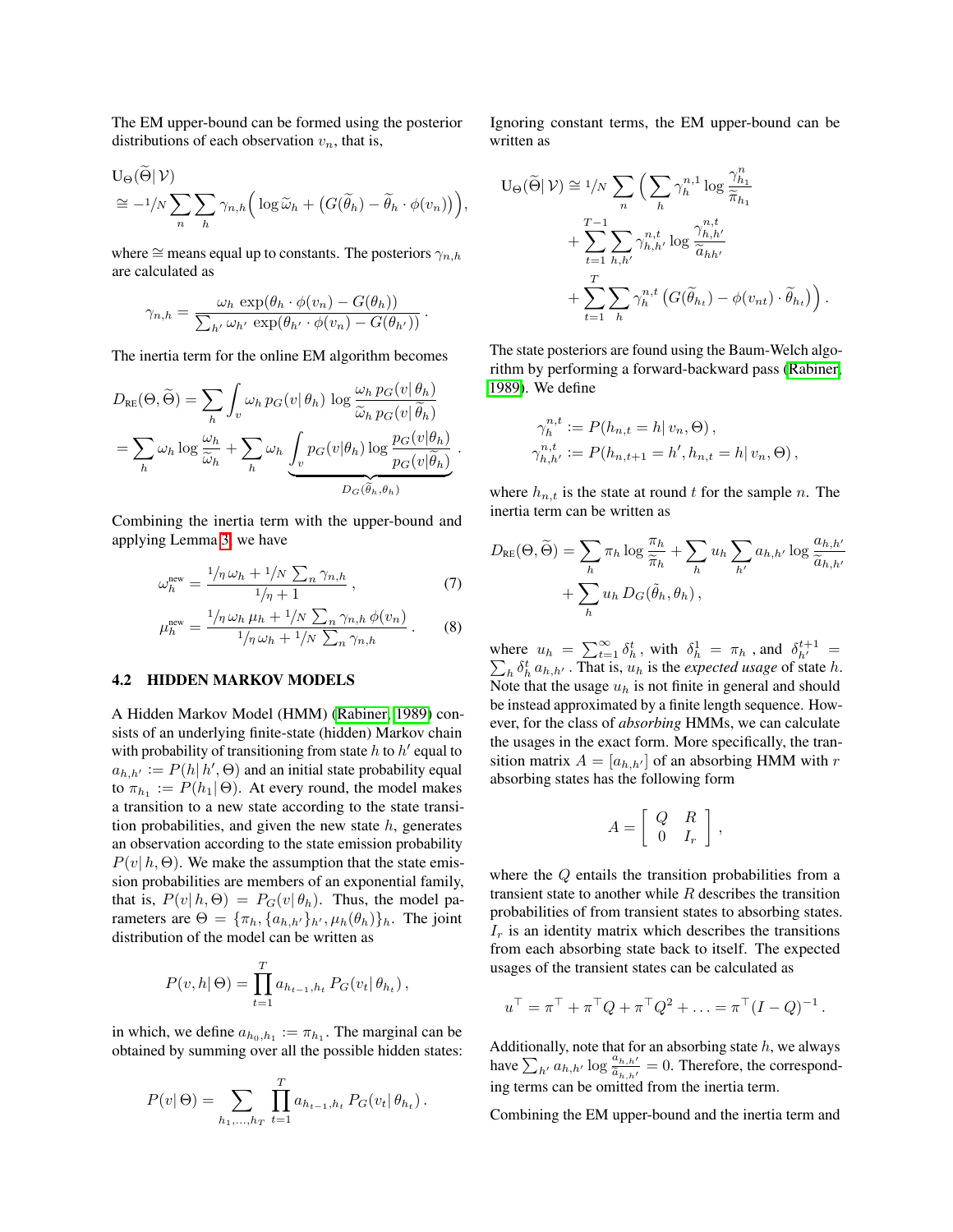applying Lemma  $\overline{3}$  gives the following updates

$$
\pi_h^{\text{new}} = \frac{1/\eta \, \pi_h + 1/N \sum_n \gamma_h^{n,1}}{1/\eta + 1},
$$
\n
$$
a_{h,h'}^{\text{new}} = \frac{1/\eta \, u_h \, a_{h,h'} + 1/N \sum_n \sum_t \gamma_{h,h'}^{n,t}}{1/\eta \, u_h + 1/N \sum_n \sum_t \gamma_h^{n,t}},
$$
\n
$$
\mu_h^{\text{new}} = \frac{1/\eta \, u_h \, \mu_h + 1/N \sum_n \sum_t \gamma_h^{n,t} \phi(v_{n,t})}{1/\eta \, u_h + 1/N \sum_n \sum_t \gamma_h^{n,t}}.
$$

#### 4.3 KALMAN FILTERS

Kalman filters (Welch & Bishop,  $\vert$ 1995) can be described using the following two update equations

$$
h_{t+1} = A h_t + \rho_t ,
$$
  

$$
v_t = C h_t + \varepsilon_t ,
$$

where  $h_t$  is the underlying (hidden) state at  $t$  and  $v_t$  is the corresponding output. Both state and observation noise,  $\rho_t$  and  $\varepsilon_t$ , are zero-mean Gaussian random variables with covariance matrices equal to *Q* and *R*, respectively. The initial state  $h_1$  is generally assumed to be drawn from a Gaussian distribution with mean  $\pi_1$  and covariance *V*. Thus the model parameters are  $\Theta = {\pi_1, V, A, C, Q, R}$ . In Kalman filters, only the output is observed, and thus the state as well as the noise variables are hidden.

The joint distribution of a Kalman filter can be written as

$$
p(h, v | \Theta) = \prod_{t=1}^{T} p(h_t | h_{t-1}, \Theta) p(v_t | h_t, \Theta),
$$

where  $p(h_1 | h_0, \Theta) := p(h_1 | \Theta)$ 

$$
p(v_t | h_t, \Theta) \sim \mathcal{N}(C h_t, R),
$$
  
 
$$
p(h_{t+1} | h_t, \Theta) \sim \mathcal{N}(A h_t, Q),
$$
  
 
$$
p(h_1 | \Theta) \sim \mathcal{N}(\pi_1, V).
$$

Here,  $\mathcal{N}(\xi, \Sigma)$  denotes a Gaussian probability density with mean and covariance equal to  $\xi$  and  $\Sigma$ , respectively. The marginal can be obtained by integrating over all the state variables, that is,

$$
P(v | \Theta) = \int_{h_1, \dots, h_T} P(h, v | \Theta).
$$

Forming the EM upper-bound requires calculating the posteriors. Note that because all the random variables are Gaussian, it suffices to keep track of the means and covariances. The posteriors depend on the following three expectations

$$
\hat{h}_t := \mathbb{E}[h_t|v], \ P_t := \mathbb{E}[h_t h_t^{\top} |v], \ P_{t,t-1} := \mathbb{E}[h_t h_{t-1}^{\top} |v],
$$

which can be calculated recursively using the *Kalman filtering* and *Kalman smoothing* equations [\(Ghahramani](#page-9-23)  $\&$  Hinton, 1996). Thus, the EM upper-bound can be written as

$$
2 \times U_{\Theta}(\widetilde{\Theta}|\mathcal{V}) \cong 1/N \sum_{n} \left( \text{tr}(\widetilde{V}^{-1}\hat{V}_{n}) + \log |\widetilde{V}| \right. \\ \left. + \sum_{t=2}^{T} \text{tr}(\widetilde{Q}^{-1}\hat{Q}_{n,t}) + (T - 1) \log |\widetilde{Q}| \right. \\ \left. + \sum_{t=1}^{T} \text{tr}(\widetilde{R}^{-1}\hat{R}_{n,t}) + T \log |\widetilde{R}| \right),
$$

where $\sqrt[4]{\frac{4}{5}}$  $\sqrt[4]{\frac{4}{5}}$  $\sqrt[4]{\frac{4}{5}}$ 

$$
\hat{V}_n = P_1^n - \tilde{\pi}_1 \hat{h}_{n,1}^\top - \hat{h}_{n,1} \tilde{\pi}_1^\top + \tilde{\pi}_1 \tilde{\pi}_1^\top,
$$
\n
$$
\hat{Q}_{n,t} = P_t^n - \tilde{A} P_{t-1,t}^n - P_{t,t-1}^n \tilde{A}^\top + \tilde{A} P_{t-1}^n \tilde{A}^\top,
$$
\n
$$
\hat{R}_{n,t} = v_{n,t} v_{n,t}^\top - \tilde{C} \hat{h}_{n,t} v_t^\top - v_{n,t} \hat{h}_{n,t}^\top \tilde{C}^\top + \tilde{C} P_t \tilde{C}^\top.
$$

Again, our inertia term for the online EM algorithm is relative entropy between the joints, assuming a fixed observation length equal to *T*, that is,

$$
2 \times D_{RE}(\Theta, \widetilde{\Theta})
$$
  
\n
$$
\cong \text{tr}(\widetilde{V}^{-1}(\pi_1 - \widetilde{\pi}_1)(\pi_1 - \widetilde{\pi}_1)^\top) + D_{\text{ld}}(V, \widetilde{V})
$$
  
\n
$$
+ \text{tr}(\widetilde{Q}^{-1}(A - \widetilde{A}) \sum_{t=1}^{T-1} U_t(A - \widetilde{A})^\top) + (T - 1) D_{\text{ld}}(Q, \widetilde{Q})
$$
  
\n
$$
+ \text{tr}(\widetilde{R}^{-1}(C - \widetilde{C}) \sum_{t=1}^T U_t(C - \widetilde{C})^\top) + TD_{\text{ld}}(R, \widetilde{R}),
$$

where  $U_1 = V + \pi_1 \pi_1^{\perp}$  and  $U_{t+1} = Q + A U_t A^{\perp}$ . Moreover  $D_{\text{ld}}(X, Y) = \text{tr}(XY^{-1}) - \log |XY^{-1}| - d$ , is the *log-determinant divergence* [\(Cichocki et al., 2009\)](#page-9-30).

Combining the inertia term with the EM upper-bound and setting the derivatives wrt the parameters to zero yields

$$
\pi_1^{\text{new}} = \frac{1/\eta \pi_1 + 1/N \sum_n \hat{h}_{n,1}}{1/\eta + 1},
$$
\n
$$
V^{\text{new}} = \frac{1/\eta (V + (\pi_1 - \tilde{\pi}_1)(\pi_1 - \tilde{\pi}_1)^T)) + \hat{V}}{1/\eta + 1},
$$
\n
$$
A^{\text{new}} = \left(1/\eta \sum_{t=2}^{T-1} A U_t + \sum_{t=2}^T P_{t,t-1}\right) S_{T-1}^{-1},
$$
\n
$$
C^{\text{new}} = \left(1/\eta \sum_{t=1}^T C U_t + 1/N \sum_n \sum_{t=1}^T v_{n,t} \hat{h}_{n,t}^\top\right) S_T^{-1},
$$
\n
$$
Q^{\text{new}} = \frac{1/\eta (Q + \Delta A_U) + 1/(N (T - 1)) \sum_n \sum_{t=2}^T \hat{Q}_{n,t}}{1/\eta + 1},
$$
\n
$$
R^{\text{new}} = \frac{1/\eta (R + \Delta C_U) + 1/(N T) \sum_n \sum_{t=1}^T \hat{R}_{n,t}}{1/\eta + 1},
$$

<span id="page-5-0"></span><sup>4</sup>Note that  $n \in [N]$  denotes the observation index.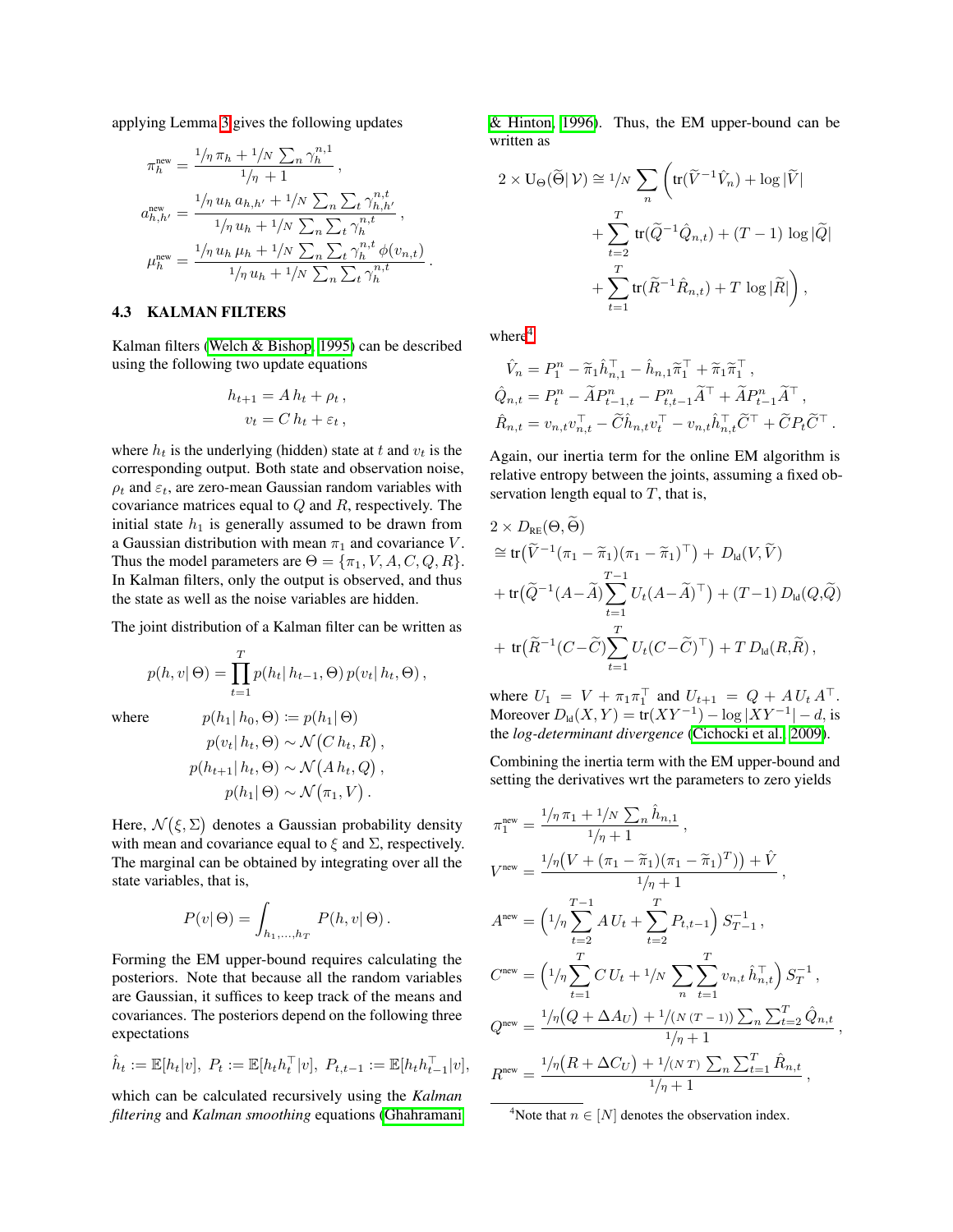where

 $\sqrt{ }$ 

$$
S_T = \sum_{t=1}^{T} (1/\eta U_t + P_t),
$$
  
\n
$$
\Delta A_U = 1/(T - 1) (A - A^{new}) \sum_{t=2}^{T} U_t (A - A^{new})^{\top},
$$
  
\n
$$
\Delta C_U = 1/T (C - C^{new}) \sum_{t=1}^{T} U_t (C - C^{new})^{\top}.
$$

Remark 4. *For mixtures of exponential families, HMMs, and Kalman filters, the following holds: for a sufficiently small learning rate* ⌘*, the negative log-likelihood wrt the underlying data distribution*  $p_d(v)$ *,* 

$$
\mathbb{E}_{p_d}\Big[\log p(v|\,\Theta)\Big] = \int_v p_d(v) \, \log \int_h p(h,v|\,\Theta) \,,
$$

*improves after each update.*

This is a direct result of applying Proposition 3 in (Cappé [& Moulines, 2009\)](#page-9-1). See (Cappé & Moulines, 2009) for further details.

# 5 UPDATES WITHOUT CLOSED-FORM

The minimization problem in the M-step of the batch EM does not always have a closed-form solution. In those cases, it is likely that the divergence term between the models also does not have a closed-form either. An example of such a model is the compound Dirichlet distribution (Gupta et al.,  $[2011]$ ). In this case, applying the online EM updates in form of  $\overline{4}$  is infeasible. However, we can instead use the finite sample form of the inertia term. That is, in each iteration, we draw  $N'$  samples  $V' = \{v_{n'}\}_{n'=1}^{N'}$  from  $P(v | \Theta^t)$  and form the corresponding EM upper-bound by treating the additional samples as pseudo-observations. The update can be achieved by (numerically) minimizing the combined upper-bounds,

$$
\Theta^{t+1} \approx \underset{\widetilde{\Theta}}{\arg\min} \mathbf{U}_{\Theta^t}(\widetilde{\Theta}|\mathcal{V}^t) + \frac{1}{\eta_t} \mathbf{U}_{\Theta^t}(\widetilde{\Theta}|\mathcal{V}'),
$$

where again  $\eta_t > 0$  is a learning rate parameter. Note that this is fundamentally different than combining the samples  $V^t \cup V'$  and forming a single upper-bound. In fact, combining the samples may require a larger number of model samples as we proceed with the online updates (which corresponds to a decaying learning rate) while our approach can be carried out by a fixed number of samples at every iteration. Note that the quality of the approximation of the inertia term depends on the size of the model samples  $N'$ . In fact, approximating the inertia

term leads to a higher variance: The variance decreases by increasing the number of model samples N'; however, the computational cost also increases with larger *N'*. We will provide experimental results on the online parameter estimation with the compound Dirichlet distribution.

# <span id="page-6-2"></span>6 COMBINING MODELS

In many cases, multiple *local models* need to be combined to form a *global model*. For instance, due to the large amount of data, the model training is distributed over multiple machines where each machine only receives a subset of the dataset and performs updates on its local model. The local models are then combined into a single global model at the end of each iteration (synchronous) or the end of the training process (asynchronous). Our divergences between the hidden variable models provide a natural way of combining the local models in a distributed setting. More formally, let  $\Theta^{(m)}$  denote the set of local parameters of model  $m \in [M]$ . We can define the combined model parameters  $\Theta^{\text{(comb)}}$  as

<span id="page-6-0"></span>
$$
\Theta^{(\text{comb})} = \underset{\widetilde{\Theta}}{\arg \min} \sum_{m \in [M]} \alpha_m D_{\text{RE}}(\Theta^{(m)}, \widetilde{\Theta}), \quad (9)
$$

where  $\alpha_m \geq 0$  is the associated weight for combining model *m* (s.t.  $\sum_{m} \alpha_m > 0$ . The value of  $\alpha_m$  can be tuned based on the amount of data seen by model *m*, likelihood of the model, etc. For the exponential family models, updates in  $\left(9\right)$  reduces to a convex combination of the complete data sufficient statistics of the models<sup>5</sup> As an example, for hidden Markov models, Equation  $(9)$ yields

$$
\pi_h^{(\text{comb})} = \frac{\sum_m \alpha_m \pi_h^{(m)}}{\sum_m \alpha_m},
$$
\n
$$
a_{h,h'}^{(\text{comb})} = \frac{\sum_m \alpha_m u_h^{(m)} a_{h,h'}^{(m)}}{\sum_m \alpha_m u_h^{(m)}},
$$
\n
$$
\mu_h^{(\text{comb})} = \frac{\sum_m \alpha_m u_h^{(m)} \mu_h^{(m)}}{\sum_m \alpha_m u_h^{(m)}}.
$$

We experimentally show that combining the models via [\(9\)](#page-6-0) provides improved results compared to the commonly used methods of combining the models via simple averaging [\(Sanderson & Curtin, 2017\)](#page-9-31).

Again, for cases where the divergence between the models does not admit a closed-form, we can use the sampling form of the divergence to combine the models. That is, we draw  $N'_m$  samples  $V'_m$  from  $P(v | \Theta^{(m)})$  and form  $U_{\Theta^{(m)}}(\Theta | \mathcal{V}'_m)$ . The combined model can be obtained as

$$
\Theta^{\rm (comb)} = \argmin_{\widetilde{\Theta}} \sum_m \, \alpha_m \, \mathbf{U}_{\Theta^{(m)}}(\widetilde{\Theta}|\, \mathcal{V}'_m) \, .
$$

<span id="page-6-1"></span><sup>&</sup>lt;sup>5</sup> And not the sufficient statistics of the components.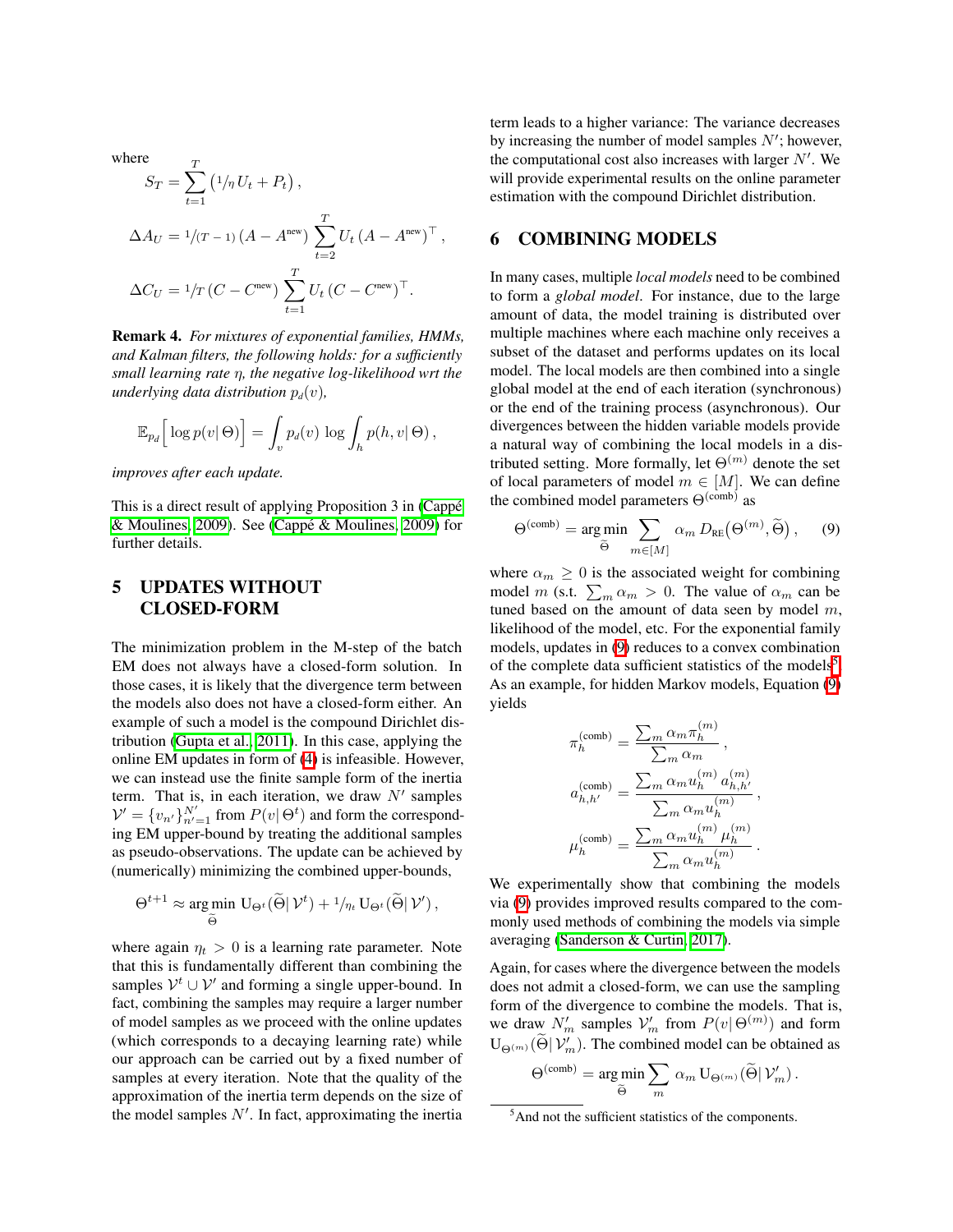<span id="page-7-0"></span>

Figure 1: Online EM results: a) absorbing HMM, b) Kalman filter, and c) compound Dirichlet distribution.

# 7 EXPERIMENTS

In this section, we first conduct experiments on online learning of absorbing HMMs and Kalman filters. Next, we apply the approximate form of the inertia term for estimating a compound Dirichlet distribution in which the updates (as well as the inertia term) do not have a closed form solution. Finally, we consider learning of Gaussian mixture models in a distributed setting. In all experiments, we use a decaying learning rate of the form  $\eta_t = \eta_0/t^{\beta}$  where *t* is the iteration number and  $\eta_0 > 0$ and  $0.5 < \beta < 1$  are specified for each case. We repeat each experiment over 20 random initializations.

#### 7.1 ABSORBING HMM

We validate the derived updates for HMMs by conducting an experiment on estimating the parameters of an absorbing HMM with 3 transient and a single absorbing state (4 hidden states in total) and Gaussian emission probabilities of dimension 4. We consider 2000 samples from the model and apply batch EM updates as well as online updates with  $(\eta_0, \beta) = (0.5, 0.9)$ . The results are shown in Figure  $\overline{1(a)}$ . The online algorithm processes one observation per iteration. Regarding processing time, one pass of the online update over the entire data set (called one epoch) is comparable to a single batch update. The online update rapidly outperforms the single batch EM update after around 30 iterations, and at the end of the first epoch converges to a value close to the loss of 10 batch EM iterations. Also, the online updates are stable to using lower or higher learning rates: The final loss values obtained for  $\eta_0 = 0.1$  and  $\eta_0 = 1.0$  are 77.17 and 72.27, respectively (not shown in the figure). For comparison, we also apply a gradient based update based on (Cappé). [2011\)](#page-9-21). The gradient based updates are extremely unstable and best final result obtained is 83*.*84 (also not shown in the figure).

### <span id="page-7-2"></span><span id="page-7-1"></span>7.2 KALMAN FILTER

To validate the correctness of the updates for Kalman filters, we consider online estimation of the parameters of a Kalman filter with hidden state vector of dimension 5 and observation vector of dimension 10. We assume that the noise covariances *Q* and *R* are known and consider estimating the remaining parameters, i.e.  $\{\pi_1, V, A, C\}$ . We apply the batch EM updates as well as the online updates with parameters  $(\eta_0, \beta) = (1.0, 0.9)$ . The results are shown in Figure  $\overline{I(b)}$ . Again, the online updates outperform the solution of one batch EM after around 40 iterations and converge to a solution with a loss close to 10 batch EM updates. Moreover, the updates are stable wrt the initial learning rate  $\eta_0$ . The final value of the negative log-likelihood of the model obtained using  $\eta_0 = 0.1$ and  $\eta_0 = 10.0$  are 89.36 and 75.90, respectively.

#### 7.3 COMPOUND DIRICHLET DISTRIBUTION

We consider online estimation of a compound Dirichlet distribution (Gupta et al.,  $\boxed{2011}$ ). In this case, the EM updates for the model do not have a closed-form solution and therefore, numerical techniques such as Newton's method [\(Nocedal & Wright, 2006\)](#page-9-32) are used for performing the updates. The details are given in Appendix  $\overline{C}$ . As a result, the relative entropy inertia term also does not admit a closed-form and thus, we use the sampling approximation of the inertia term. (See end of Section  $\overline{6}$ .) We consider 2000 samples from a 10 dimensional model and perform batch EM updates as well as online updates with mini-batch size equal to 100. In order to form the inertia term, we use 2000 samples from the model and use parameters  $(\eta_0, \beta) = (1.0, 0.9)$  for the learning rate. We use Newton's method for optimization. The result is shown in Figure  $\overline{I(c)}$ . As can be seen, the online EM algorithm effectively learns the model parameters. The updates are stable for a lower or higher initial learning rate. The final negative log-likelihood values for  $\eta_0 = 0.5$ and  $\eta_0 = 2.0$  are 10.09 and 10.08, respectively (results not shown in the figure).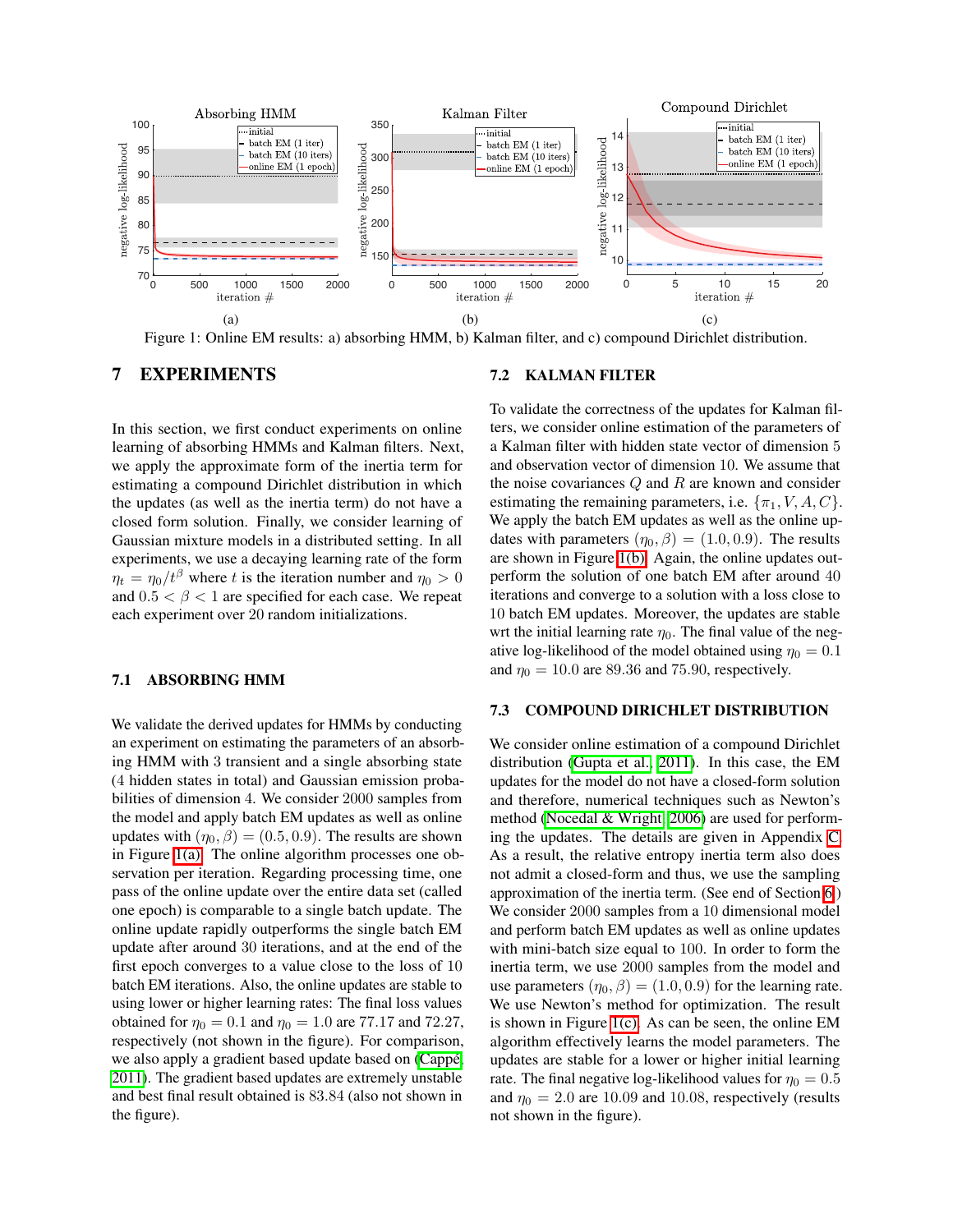<span id="page-8-3"></span>

Figure 2: Combining models: results using simple averaging of the means and covariance matrices (avg.) compared to our proposed model averaging (ent.) on (a) Fashion MNIST, (b) CIFAR-10, and (c) Covtype datasets. The number of mixtures *k* as well as the number of machines *M* is shown on top of each plot. The sync step happens after every 5000 iterations of online EM on each machine.

### 7.4 DISTRIBUTED TRAINING OF GAUSSIAN MIXTURES

We conduct experiments on combining the parameters of Gaussian mixture models in a distributed setting. For this set of experiments, we consider the Fashion MNIST $\frac{1}{6}$  $\frac{1}{6}$  $\frac{1}{6}$ (dim=[7](#page-8-1)84), CIFAR-10 $\sqrt{7}$  (dim = 3072), and Covtype<sup>8</sup> (dim = 54) datasets. The number of machines for each dataset is set to  $M = 3, 3$ , and 20, respectively. To achieve an equal number of splits across machines, we consider a subset of 60K, 60K, and 500K points from each dataset, respectively. We set the number of mixtures *k* equal to the number of classes, which amounts to  $k = 10$  for Fashion MNIST,  $k = 10$  for CIFAR-10, and  $k = 7$  for Covtype dataset. We use  $(\eta_0, \beta) = (0.05, 0.5)$  for all datasets.

At each trial, all the machines are initialized with the same set of initial parameters. We consider synchronous updates where the parameters of all machines are combined into a single set of parameters at the end of each step and propagated back to each individual machine for the next step. Each machine receives a different set of 5000 observations at each step and the process is repeated until one pass over the whole dataset is achieved.

We compare two parameter combining strategies: 1) simple averaging where mixture weights as well as the expected values of the conditional sufficient statistics (i.e. means and covariances of each mixture component) are averaged over all machines [\(Sanderson & Curtin, 2017\)](#page-9-31), and 2) our entropic combining of parameters as in  $(9)$ where we average the complete data sufficient statistics. The results are shown in Figure  $\overline{2}$ . As can be seen, the

<span id="page-8-2"></span><span id="page-8-1"></span><span id="page-8-0"></span>

| https://github.com/zalandoresearch/     |
|-----------------------------------------|
| fashion-mnist                           |
| https://www.cs.toronto.edu/~kriz/cifar. |
| html                                    |
| "https://archive.ics.uci.edu/ml/        |
| datasets/covertype                      |

divergence based combining of the model provides a consistently better performance. Specifically, it shows faster convergence to a better solution. Additionally, on the Fashion MNIST and Covtype datasets, the final combined model has a lower negative log-likelihood using our divergence based combining.

# 8 CONCLUSION AND FUTURE WORK

We provided an alternative view of the online EM algorithm of  $C$ appé & Moulines  $(2009)$  based on divergences between the models. Our new formulation casts new insights on the algorithm and facilitates finding the updates for more complex models without the need for identifying the sufficient statistics. The divergences between models that we use as inertia terms are interesting in their own right and are the most important outcome of this research. These divergences can be approximated in cases where the EM updates do not have a closed-form. Also, the divergences between the models lead to a new technique for combining models which is useful in distributed settings.

There are a number of intriguing open problems coming out of the current work. All our divergences are based on joint relative entropies where the new model is always in the second argument. In online learning, the new model is typically in the first argument (see e.g. (Kivinen  $\&$ [Warmuth, 1997\)](#page-9-33). Also in the context of reinforcement learning [\(Neu et al., 2017\)](#page-9-34), the alternate joint entropies for HMMs (with the new parameters as the first argument) have been used effectively. The alternate relative entropies appear to be more stable. Therefore, the question is whether there is a use of the alternate for producing useful updates for minimizing the negative log-likelihood of hidden variable models.

Acknowledgment Ehsan Amid was partially supported by the NSF grant IIS 1546459 and a gift grant from the Intel Corporation.